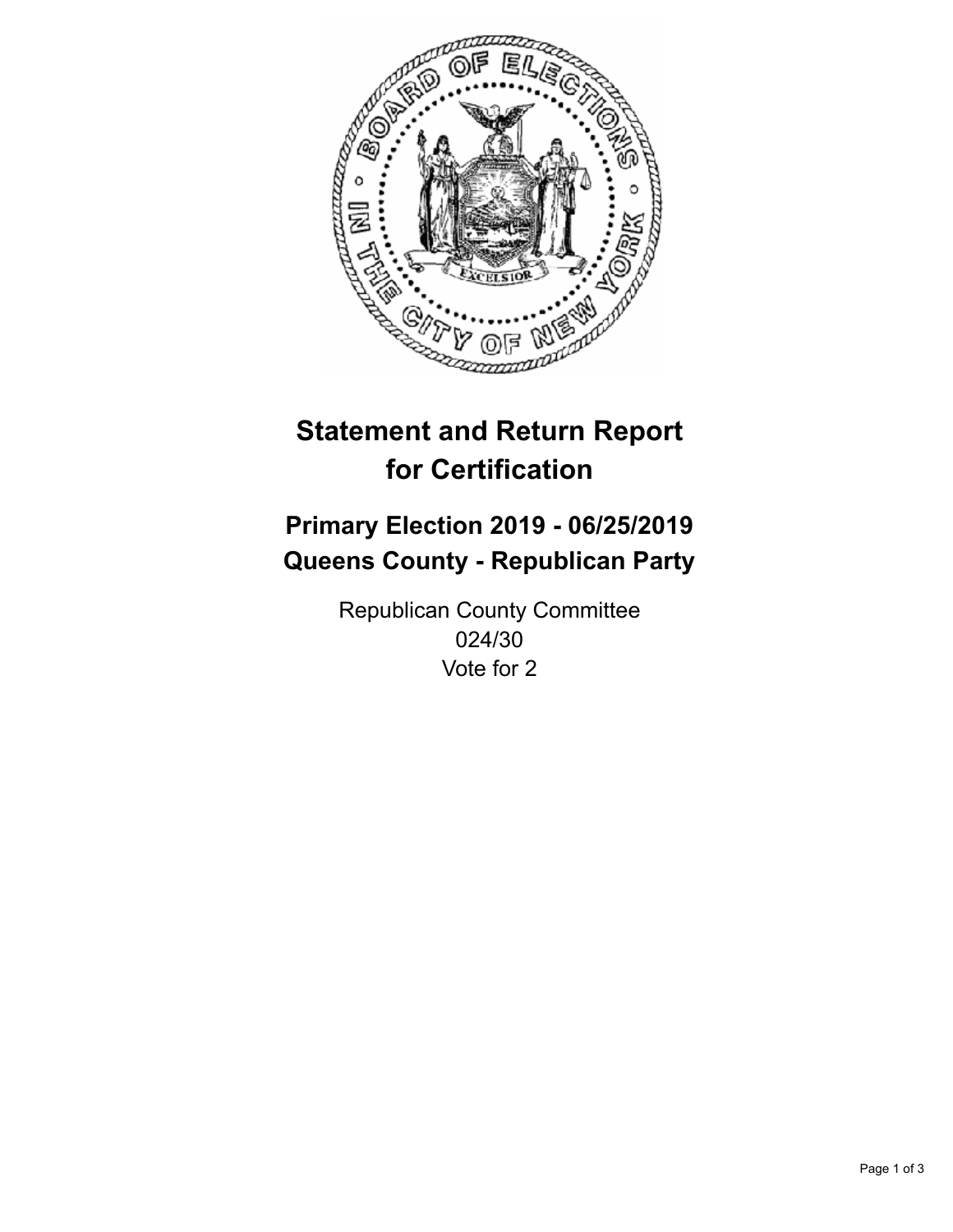

## **Assembly District 30**

| <b>PUBLIC COUNTER</b>                                    | 8  |
|----------------------------------------------------------|----|
| <b>MANUALLY COUNTED EMERGENCY</b>                        | 0  |
| ABSENTEE / MILITARY                                      | 0  |
| AFFIDAVIT                                                | 0  |
| <b>Total Ballots</b>                                     | 8  |
| Less - Inapplicable Federal/Special Presidential Ballots | 0  |
| <b>Total Applicable Ballots</b>                          | 8  |
| <b>THOMAS CURRAN</b>                                     | 2  |
| ANTHONY CATAPANO                                         | 3  |
| <b>GLENN P. GALLAGNANO</b>                               | 5  |
| PHILIP J. JOSEPH                                         | 5  |
| <b>Total Votes</b>                                       | 15 |
| Unrecorded                                               |    |